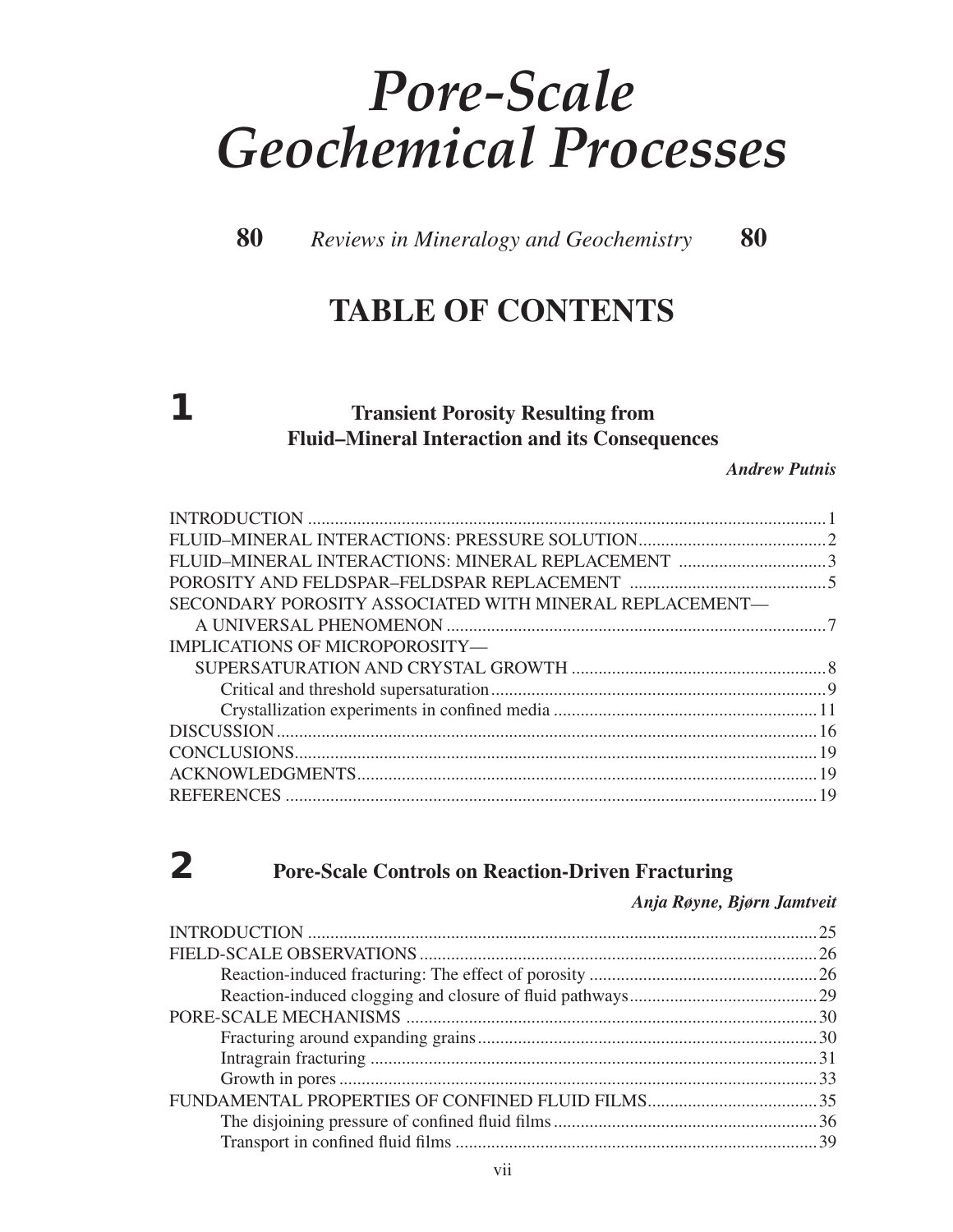### **Effects of Coupled Chemo-Mechanical Processes** on the Evolution of Pore-Size Distributions in Geological Media

Simon Emmanuel, Lawrence M. Anovitz, Ruarri J. Day-Stirrat

| PORE-SIZE EVOLUTION DURING MINERAL PRECIPITATION |  |
|--------------------------------------------------|--|
|                                                  |  |
|                                                  |  |
|                                                  |  |
|                                                  |  |
|                                                  |  |
|                                                  |  |

# $\overline{4}$

 $3<sup>1</sup>$ 

### **Characterization and Analysis** of Porosity and Pore Structures

Lawrence M. Anovitz, David R. Cole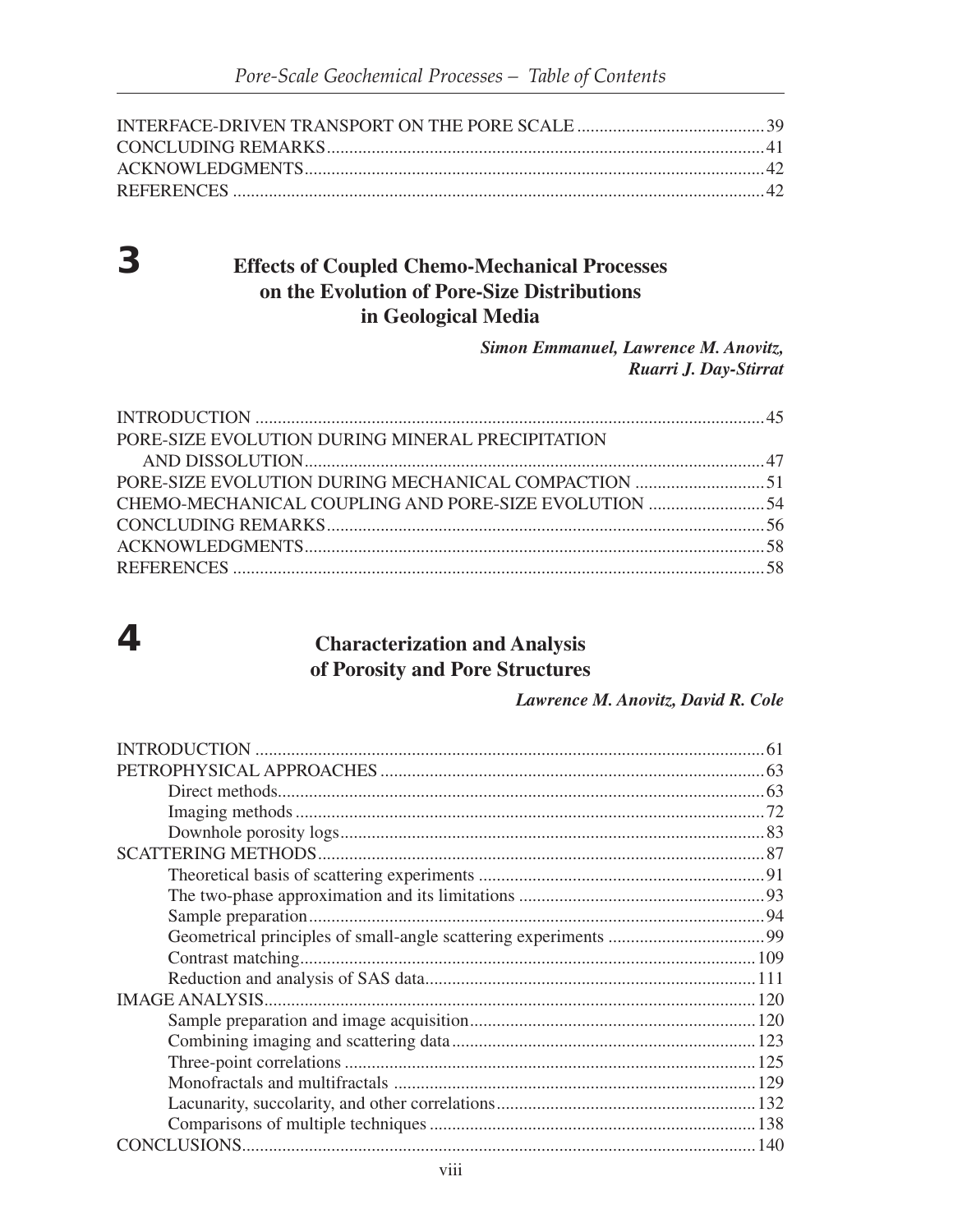# **5 Precipitation in Pores: A Geochemical Frontier**

*Andrew G. Stack*

## **6 Pore-Scale Process Coupling and Effective Surface Reaction Rates in Heterogeneous Subsurface Materials**

*Chongxuan Liu, Yuanyuan Liu, Sebastien Kerisit, John Zachara*

|                                                                                 | 191 |
|---------------------------------------------------------------------------------|-----|
| THEORETICAL CONSIDERATION OF EFFECTIVE REACTION RATES  193                      |     |
|                                                                                 |     |
|                                                                                 |     |
|                                                                                 |     |
|                                                                                 |     |
| Molecular-scale rates of uranyl sorption reactions at mineral surface sites 198 |     |
| Molecular-scale rates of elementary mechanisms of mineral                       |     |
|                                                                                 |     |
| GRAIN-SCALE REACTIONS, SUB-GRAIN PROCESS COUPLING,                              |     |
|                                                                                 |     |
| Pore-scale variability in reactant concentrations at the sub-grain scale        | 201 |
|                                                                                 | 202 |
| SUBGRID VARIATIONS IN REACTANT CONCENTRATIONS AND                               |     |
| EFFECTIVE RATE CONSTANTS UNDER FLOW CONDITIONS                                  | 205 |
|                                                                                 |     |
|                                                                                 | 207 |
|                                                                                 | 208 |
|                                                                                 | 209 |
|                                                                                 | 209 |
|                                                                                 |     |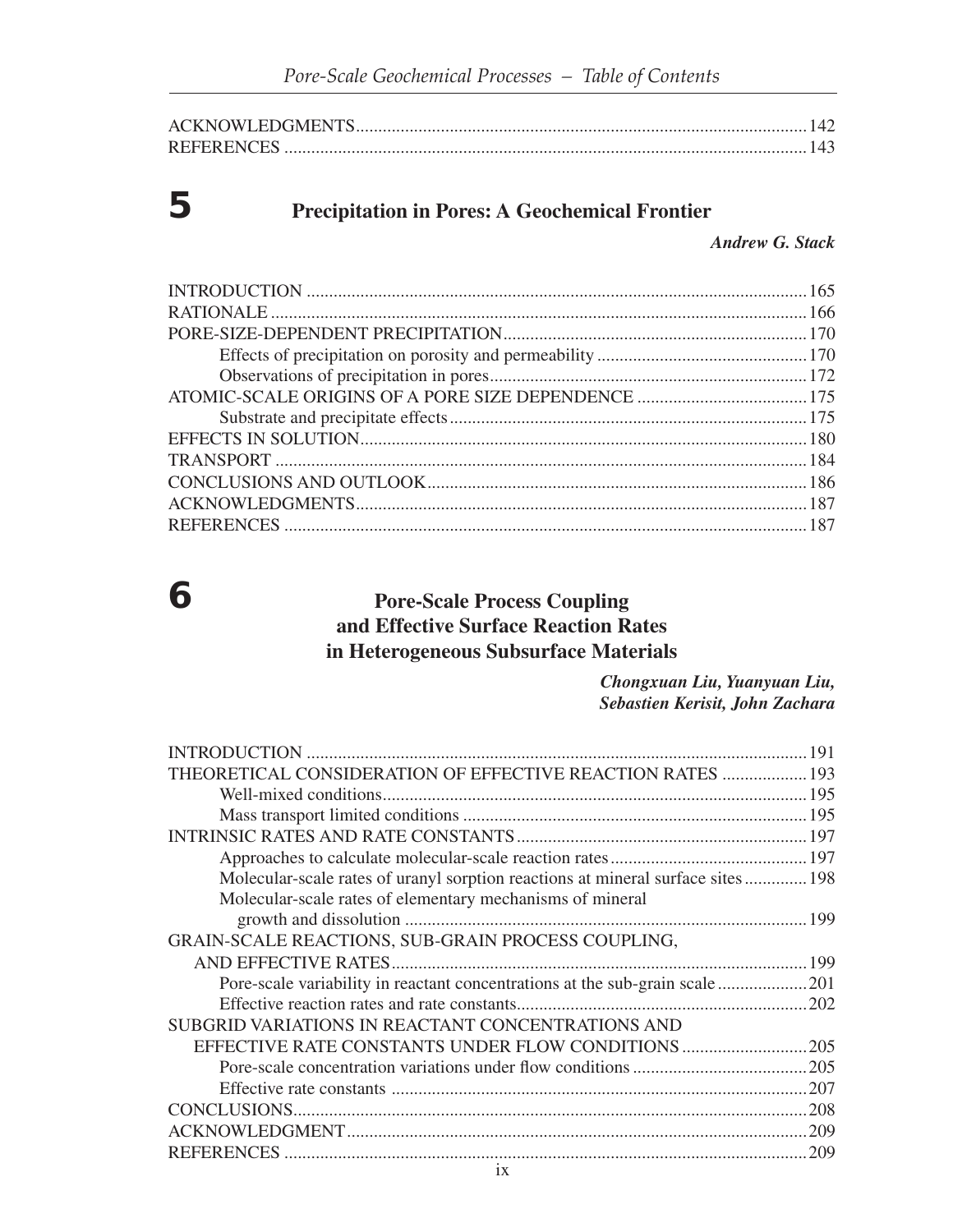# **7 Micro-Continuum Approaches for Modeling Pore-Scale Geochemical Processes**

*Carl I. Steefel, Lauren E. Beckingham, Gautier Landrot*

## **8 Resolving Time-dependent Evolution of Pore-Scale Structure, Permeability and Reactivity using X-ray Microtomography**

#### *Catherine Noiriel*

| INTRODUCTION                                                                   | 247  |
|--------------------------------------------------------------------------------|------|
|                                                                                | 248  |
|                                                                                | 249  |
|                                                                                | .252 |
|                                                                                | .252 |
|                                                                                |      |
|                                                                                | 253  |
|                                                                                | 253  |
|                                                                                | .254 |
|                                                                                |      |
|                                                                                | 257  |
|                                                                                | 258  |
|                                                                                | 260  |
| COMBINING EXPERIMENTS, 3-D IMAGING AND NUMERICAL MODELING.                     | 261  |
|                                                                                | 262  |
| X-ray microtomography for monitoring geomechanical evolution                   | 264  |
| <b>EMERGING APPLICATIONS.</b>                                                  | 264  |
| Effect of mineral reaction kinetics on evolution of the physical pore space264 |      |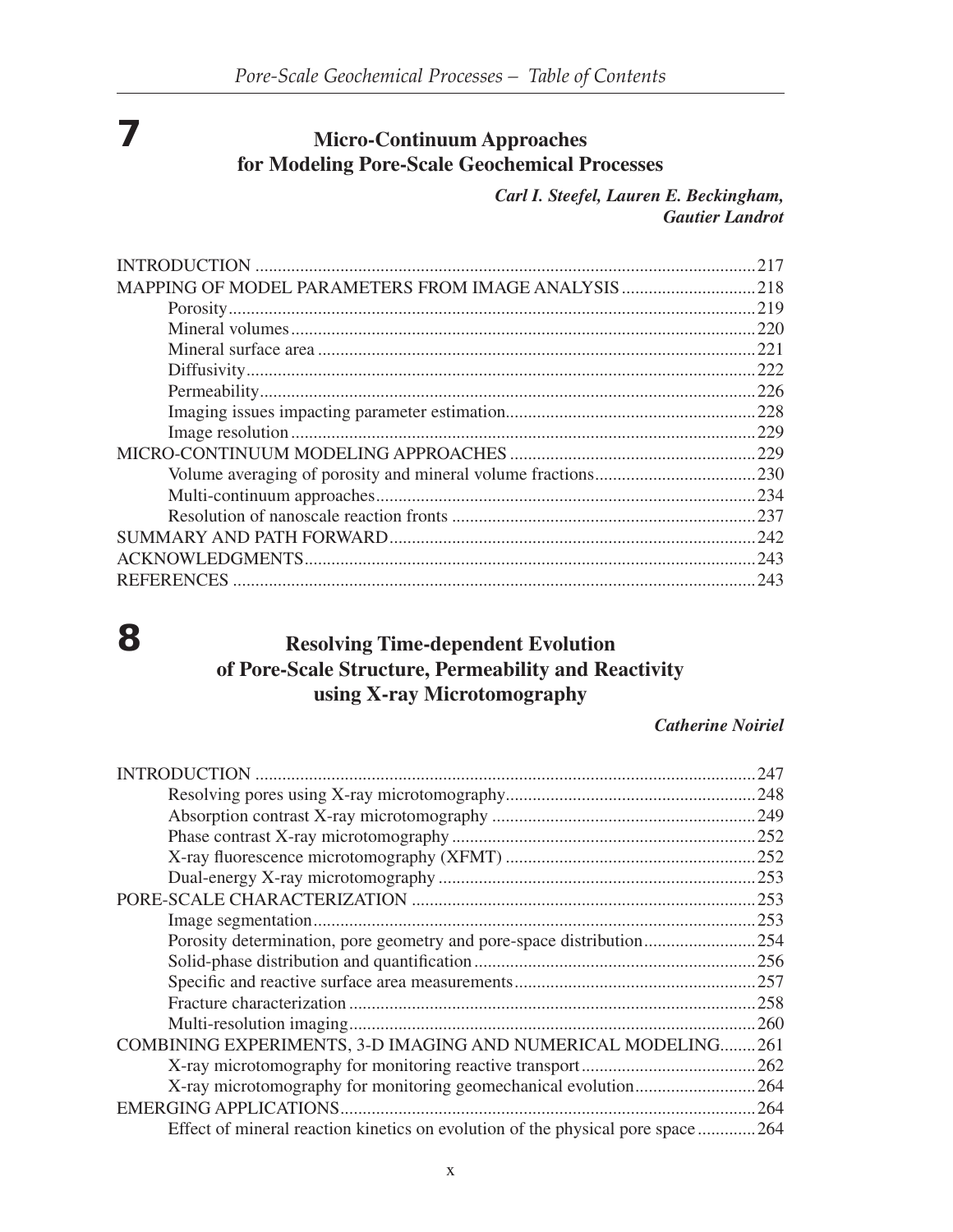| Porosity and permeability development in porous media and fractures 269 |  |
|-------------------------------------------------------------------------|--|
| Effects of texture and mineralogy on complex porosity-permeability      |  |
|                                                                         |  |
|                                                                         |  |
|                                                                         |  |
|                                                                         |  |
|                                                                         |  |
|                                                                         |  |

# **9 Ionic Transport in Nano-Porous Clays with Consideration of Electrostatic Effects**

#### *Christophe Tournassat, Carl I. Steefel*

| Electrostatic properties, high surface area, and anion exclusion295             |  |
|---------------------------------------------------------------------------------|--|
|                                                                                 |  |
| CONSTITUTIVE EQUATIONS FOR DIFFUSION IN BULK, DIFFUSE LAYER,                    |  |
|                                                                                 |  |
| From real porosity distributions to reactive transport model representation303  |  |
|                                                                                 |  |
|                                                                                 |  |
|                                                                                 |  |
| Approximations for Nernst-Planck equation for bulk and EDL water308             |  |
| RELATIVE CONTRIBUTIONS OF CONCENTRATION, ACTIVITY                               |  |
| COEFFICIENT AND DIFFUSION POTENTIAL GRADIENTS                                   |  |
|                                                                                 |  |
|                                                                                 |  |
|                                                                                 |  |
| Example 2: Gradient in ionic strength and tracer concentration310               |  |
|                                                                                 |  |
|                                                                                 |  |
| Diffusive transport equation for porous medium with interlayer and EDL water314 |  |
| Summation of bulk and diffuse layer diffusive fluxes over an interface 315      |  |
| Differentiation of the flux at interface between two numerical grid cells318    |  |
|                                                                                 |  |
|                                                                                 |  |
| Simultaneous diffusion calculations of anions, cations, and neutral species 320 |  |
|                                                                                 |  |
|                                                                                 |  |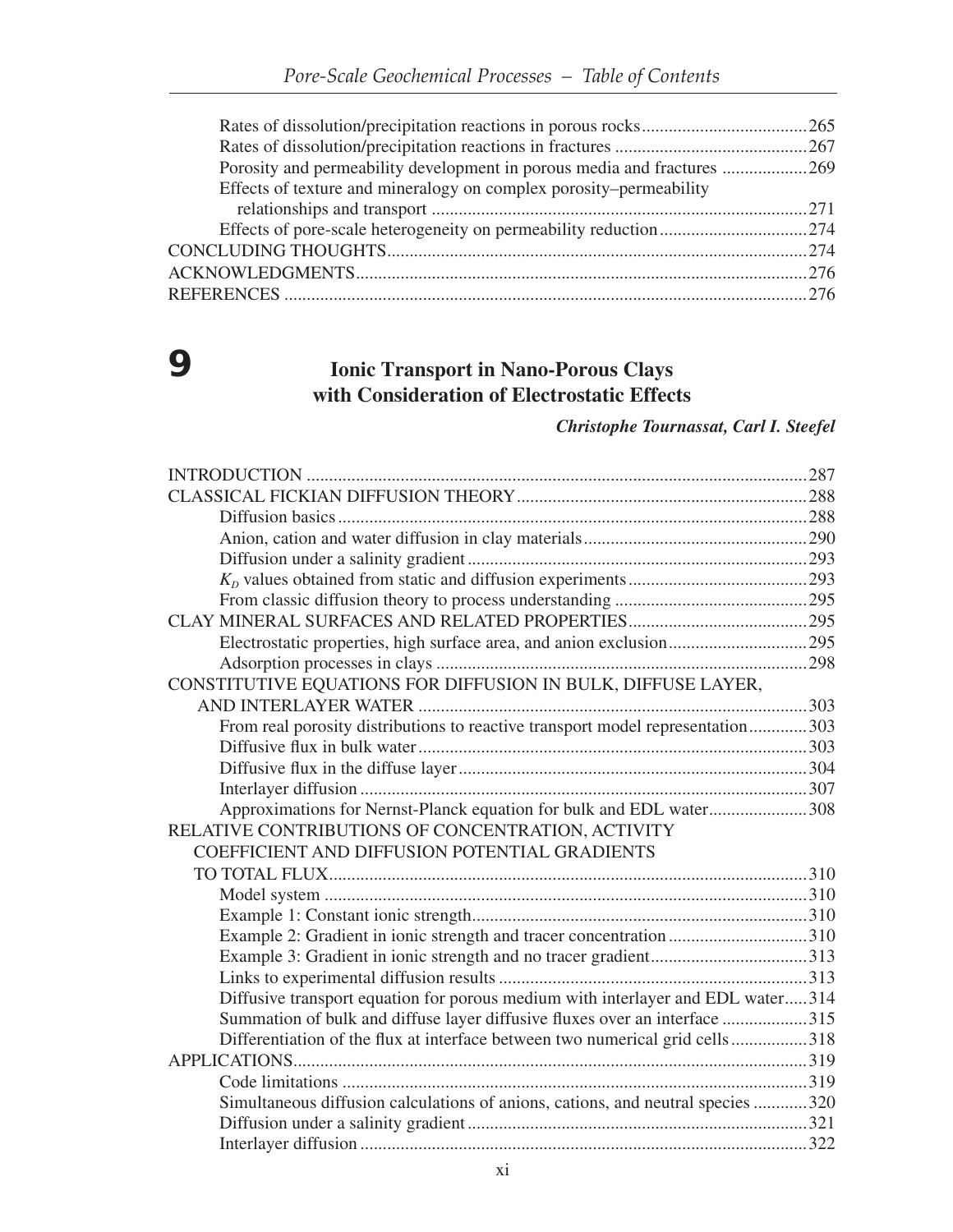#### 10 **How Porosity Increases During Incipient Weathering** of Crystalline Silicate Rocks

Alexis Navarre-Sitchler, Susan L. Brantley, **Gernot Rother** 

|                                                     | 331  |
|-----------------------------------------------------|------|
| METHODS FOR POROSITY AND PORE-SIZE DISTRIBUTION     |      |
|                                                     | 333  |
|                                                     |      |
|                                                     |      |
|                                                     |      |
|                                                     | .337 |
|                                                     |      |
|                                                     |      |
|                                                     |      |
| LINKING FRACTAL SCALING AND PORE-SCALE OBSERVATIONS |      |
|                                                     | 346  |
|                                                     | 349  |
|                                                     | .350 |
|                                                     | 351  |

#### 11 **Isotopic Gradients Across Fluid-Mineral Boundaries**

Jennifer L. Druhan, Shaun T. Brown, **Christian Huber** 

| 355                                                          |
|--------------------------------------------------------------|
|                                                              |
| .358                                                         |
| .358                                                         |
| 361                                                          |
| EXAMPLES OF ISOTOPIC ZONING ACROSS FLUID-SOLID BOUNDARIES362 |
|                                                              |
| .366                                                         |
| .370                                                         |
| 376                                                          |
| TREATMENT OF TRANSIENT ISOTOPIC PARTITIONING AND ZONING 381  |
| .384                                                         |
|                                                              |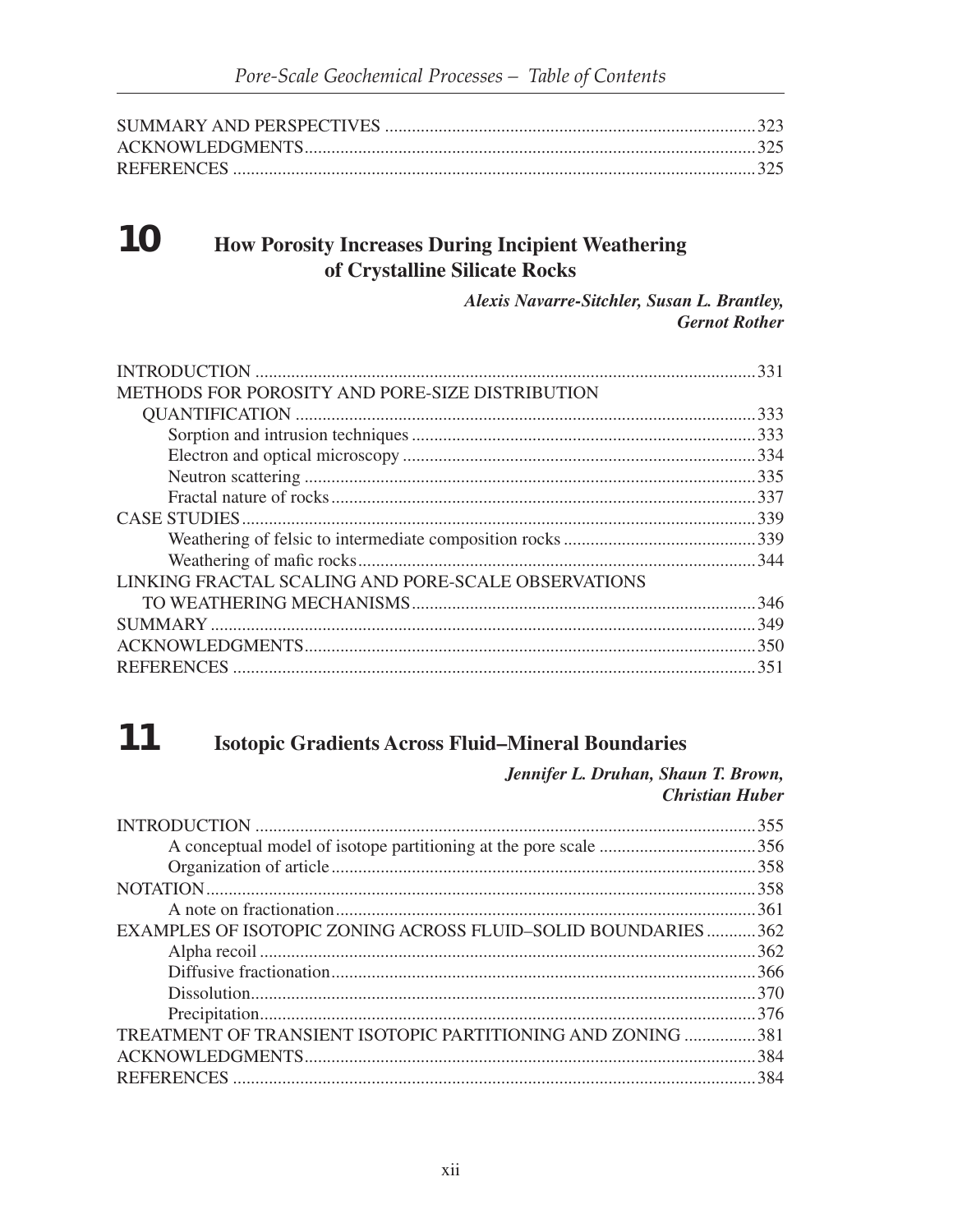# **12 Lattice Boltzmann-Based Approaches for Pore-Scale Reactive Transport**

*Hongkyu Yoon, Qinjun Kang, Albert J. Valocchi*

|                                                                     | 393 |
|---------------------------------------------------------------------|-----|
| REACTIVE TRANSPORT MODELING OF BIOGEOCHEMICAL                       |     |
|                                                                     |     |
|                                                                     |     |
|                                                                     |     |
|                                                                     |     |
|                                                                     |     |
| LATTICE BOLTZMANN METHODS FOR FLOW AND REACTIVE TRANSPORT  401      |     |
|                                                                     |     |
|                                                                     |     |
|                                                                     |     |
|                                                                     |     |
|                                                                     |     |
|                                                                     |     |
|                                                                     |     |
| Coupled LBM-DNS for multicomponent reactive transport processes 413 |     |
| THREE-DIMENSIONAL CHARACTERIZATION OF PORE TOPOLOGY  414            |     |
| LB-BASED APPLICATIONS FOR PRECIPITATION, DISSOLUTION,               |     |
| AND BIOFILM GROWTH AND THEIR IMPACT ON FLOW ALTERATION  416         |     |
|                                                                     |     |
| Microfluidic experiments for pore cementation and flow blocking 418 |     |
| Example results illustrating feedback between flow and biofilms 420 |     |
|                                                                     |     |
|                                                                     |     |
|                                                                     |     |

# **13 Mesoscale and Hybrid Models of Fluid Flow and Solute Transport**

#### *Yashar Mehmani, Matthew T. Balhoff*